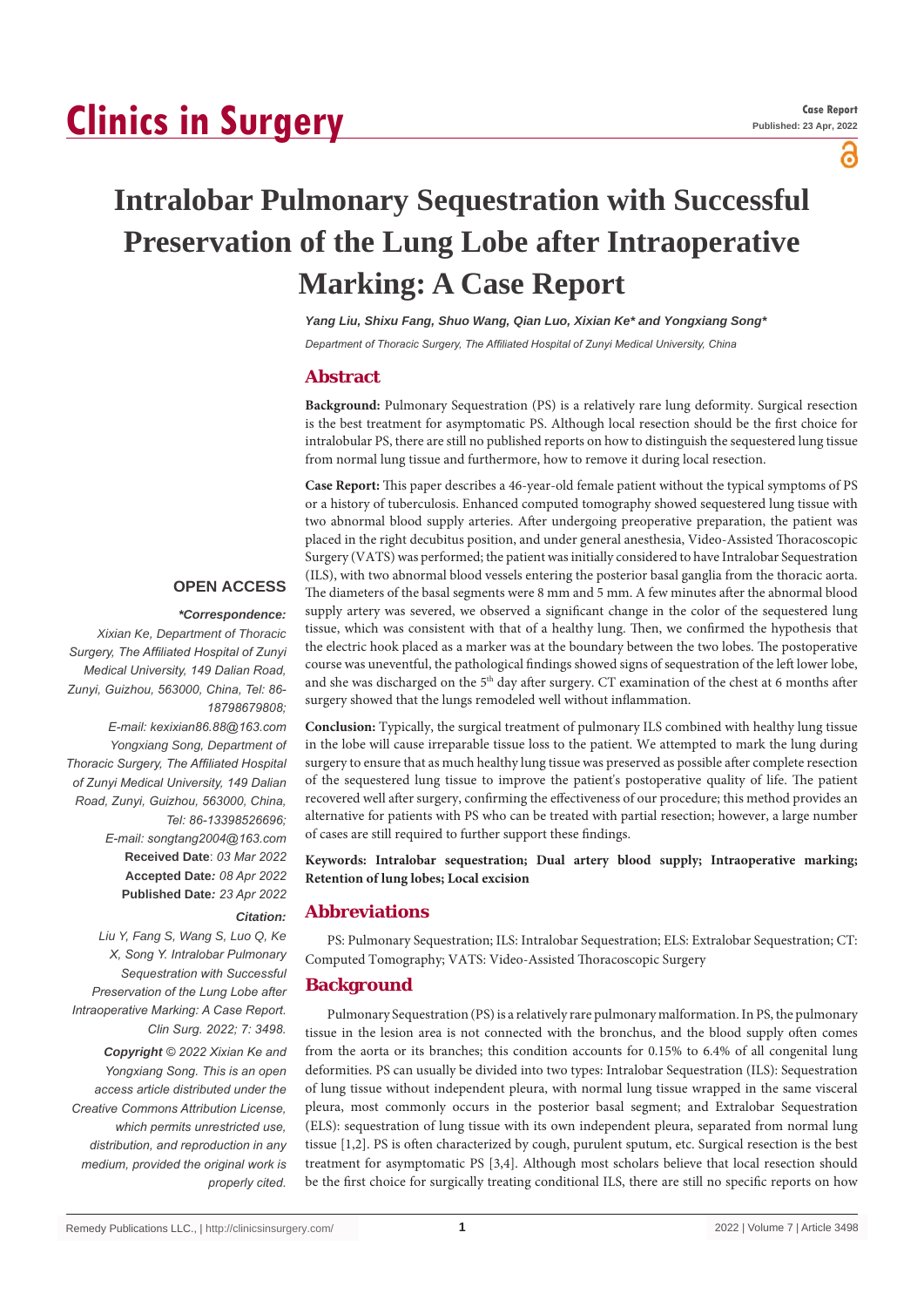

**Figure 1:** Preoperative chest CT of pulmonary sequestration showed two large vessels originating from the thoracic aorta with diameters of 8 mm and 5 mm, suggesting that the sequestered tissue that might be supplied by these two arteries.

to distinguish sequestered lung tissue from normal lung tissue and furthermore, how to further it during local resection [5-9].

## **Case Presentation**

The case describes a 46-year-old female patient. She was admitted to our hospital because of a shadowy mass in the left lower lung found by physical examination performed in another hospital 3

months ago. The patient showed no typical symptoms of PS, such as cough, sputum or hemoptysis, and denied a history of tuberculosis. Enhanced thoracic Computed Tomography (CT) revealed an irregular high-density shadow in the posterior basal segment of the left lower lung, in which multiple thick vascular shadows were seen, and the trunk was from the descending aorta, suggesting PS of the left lower lobe (Figure 1). The preliminary diagnosis of PS was confirmed. After completing preoperative preparation, the patient was placed in the right decubitus position and underwent with Video-Assisted Thoracic Surgery (VATS) under general anesthesia. The local dense adhesions in the left thoracic cavity were gradually separated, and the adhesions were broken. Consolidation in the posterior basal segment of the left lower lung was observed, far from the hilum and confined, and the consolidated tissue and normal lung tissue shared the same visceral pleuron, which was preliminarily considered to be ILS (Figure 2a). The sequestered tissue was gradually resected from the pulmonary ligament, and 2 thick abnormal blood vessels arising from the thoracic aorta and entering the left lower lobectomy basal segment were visible, with diameters of 8 mm and 5 mm (Figures 2b-2f); a vascular malformation, marked hyperaemia in the basal segments of the left lung, and relatively obvious color differences with normal lung tissue (Figure 2a) were seen intraoperatively, resembling the characteristics of sequestered lung tissue. To maintain as much normal lung tissue as possible, we decided to use an electric hook to determine the boundary of the sequestered lung tissue before severing the abnormal blood supply (Figure 2b). The sequestered tissue was gradually freed to expose the blood vessels, and then the abnormal blood vessels were separated. A few minutes after the abnormal supply arteries were severed, we observed with the naked eye that the color of the sequestered lung tissue changed significantly to be consistent with that of healthy lung tissue (Figure 2g), thus confirming that the



Figure 2: Exploration of the chest cavity. a. Surgical exploration showed that the consolidated tissue in the left lower lung shared the same visceral pleura with the normal lung tissue, and the initial consideration was ILS. A clear color boundary existed between the normal lung tissue and sequestered lung tissue. b. Electrocoagulation marks were made along the color boundary. c and d. The first abnormal blood supply artery. e. The second abnormal blood supply artery. f. The second supply artery after rupture. g. Several moments after severing the two blood supply arteries, the color boundary between the normal lung tissue and sequestered lung tissue disappeared, leaving only our pre-marked boundary. This indirectly confirmed our estimation of the color boundary, that is, the boundary between two different tissue types. h and i. The sequestered lung tissue was excised according to the present boundary before the artery was severed.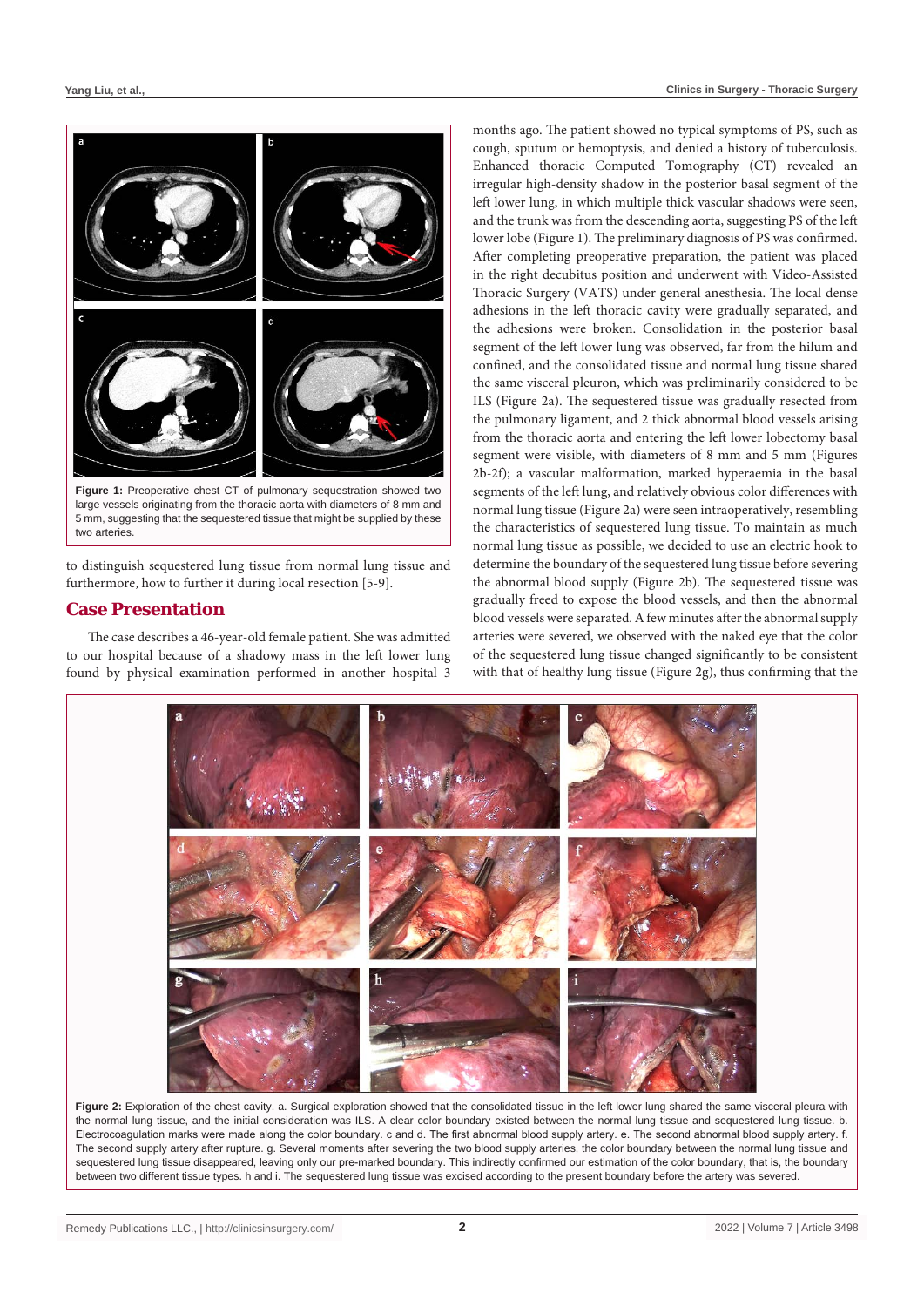

**Figure 3:** Pathological examination showed ILS in the left lower lobe.



were no inflammatory changes 6 months after the operation.

electric hook marker was placed at the boundary between the two tissue types. The lower lung ligament was further dissected to the level of the lower pulmonary vein, and the basal segment of the lower lung was removed by wedge resection along the preset edge (Figure 2h and i). Water was introduced to test for a leakage in the lung. No air leakage was found at the cutting edge of the lung with the water column up to 40 cm. The patient returned to the ward after surgery, and the resected specimen was examined and sent for pathological examination. Pathological examination showed ILS in the left lower lobe (Figure 3). The postoperative course was uneventful, and the patient was discharged 5 days after the operation. The chest CT scan showed good pulmonary reinflation, and there were no inflammatory changes 6 months after the operation (Figure 4).

## **Discussion**

Patients with ILS often present with cough, sputum, and even hemoptysis [10]. The patient in this case was confirmed to have ILS after surgery, but there was no typical clinical manifestation of PS before surgery. This suggests that the possibility of ILS cannot

be ruled out solely on the basis of negative clinical manifestations. Enhanced thoracic CT can clearly display abnormal blood supply arteries to the sequestered lung tissue, so this method has become the first choice for the diagnosis of PS [11]. The abnormal blood supply arteries mainly arise from the thoracic aorta; in addition, they can include the abdominal aorta, intercostal artery, subclavian artery, or even coronary artery [12]. The abnormal arteries are usually hidden in the inferior pulmonary ligament, and there can be 1 to 3 abnormal arteries, or even more in some cases [3]. This report described a rare case of PS with a blood supply from both arteries of the descending aorta. Therefore, for patients with PS, we should repeatedly review the relevant imaging data before surgery to find as many of the supplying arteries as possible. Careful separation during surgery should be carried out for vessels that appear to be abnormal arteries so that dangerous situations caused by the omission of supplying arteries can be avoided during surgery. Thoracoscopic surgical resection (especially thoracoscopic anatomical lobectomy) is a good option for simple PS without pleural or hilar adhesions [13]. In this case, although there were local adhesions in the pleural cavity, the prognosis of the patient after thoracoscopic surgery was good; suggesting that patients with PS but no serious adhesions can undergo thoracoscopic surgery to achieve better treatment results. The procedure for ILS is usually a complete lobectomy of the sequestered lung and its associated lobes. In this case, however, the authors believed that the sequestered lung tissue of this patient was located in the posterior basal segment of the left lower lung far away from the hilum, there was with limited lesions, and there was a clear color boundary between the sequestered lung tissue and healthy lung tissue, making it easier to distinguish between the two tissues. Therefore, the surgical resection extent can be determined based on these characteristics, and the boundary could be marked by cauterization before the abnormal blood supply artery was severed to ensure complete resection of the sequestered lung tissue; moreover, local resection can be selected to retain healthier lung tissue. Compared with total lobectomy, this procedure improves the patients' postoperative quality of life. Although it has been reported [8,14] that wedge resection and segmental resection are feasible alternative to lobectomy in some cases of ILS, the specifics of how to perform each operation have not been further clarified, and the complexity of the surgery may lead to a prolonged operation time. The key to surgery is to distinguish between normal lung tissue and sequestered lung tissue. In ILS, approximately 95% of the pulmonary veins return to the pulmonary circulatory system. This produces a pathophysiological change called a left-to-left shunt, causing differences in the oxygen content of the surrounding normal lung tissue. Therefore, during the operation, there was a relatively obvious color boundary between the two tissues (the sequestered lung was pink, and there was no carbon dust on the surface). To confirm the color boundary, we first marked this boundary with an electric cautery knife, severed the blood supplying artery, and observed that the boundary gradually disappeared. This indicates our estimation of the color boundary between the two tissues was correct. Therefore, we removed the sequestered lung tissue along the boundary, leaving as much healthy lung tissue as possible. The patient was successfully discharged from the hospital after the operation, and no related complications occurred.

#### **Conclusion**

PS is divided into ILS and ELS. In the surgical treatment of ILS, the lobes belonging to the sequestered lung tissue are usually removed together, but because of the simultaneous removal of healthy lung